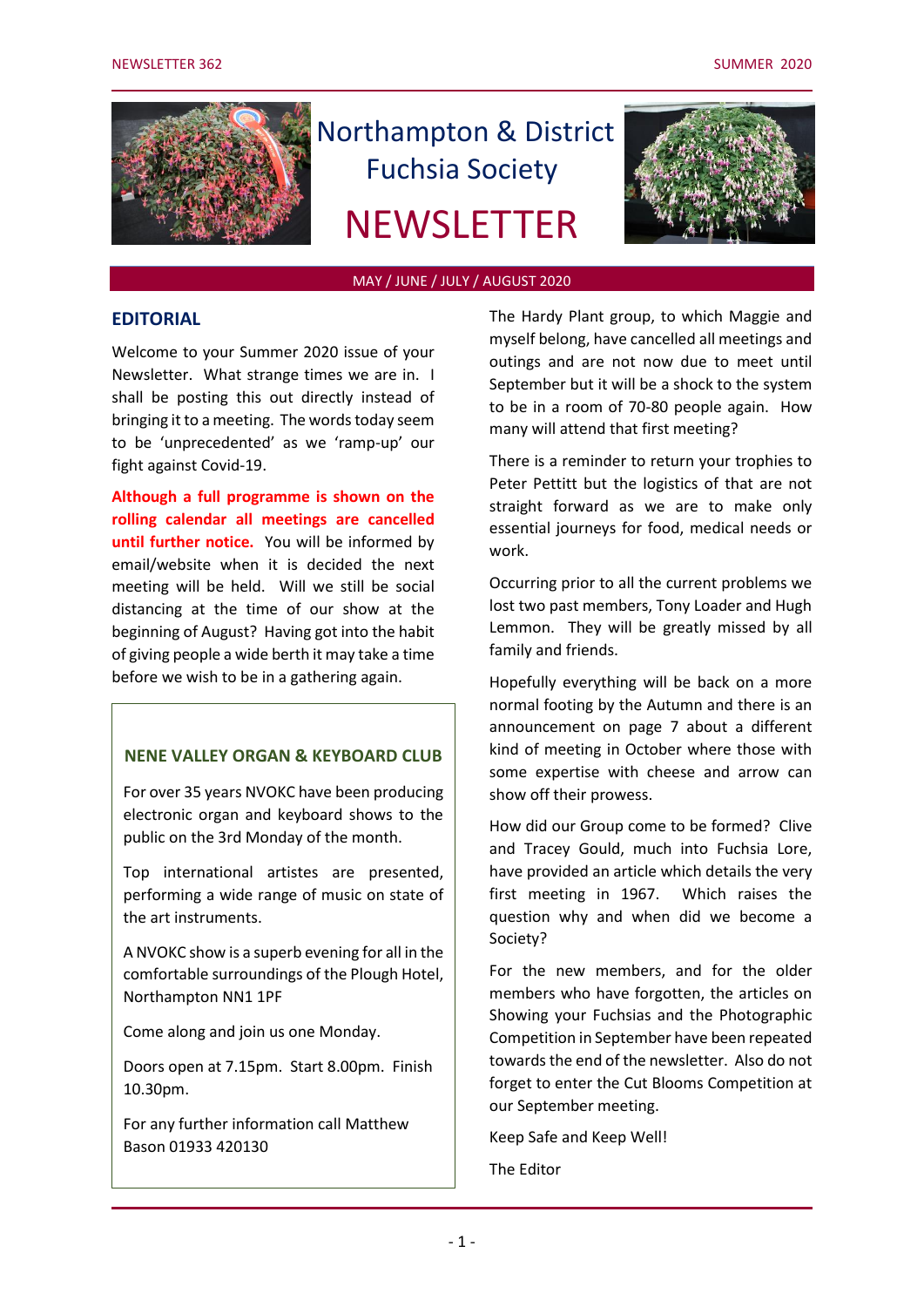## **ROLLING CALENDAR 2020/21 PROGRAMME OF MEETINGS**

All meetings are held at the Conservative Club, 42 Billing Road, Northampton NN1 5DA commencing at 7.30pm

#### **Please note that all meetings are cancelled until further notice.**

May 5th 2020 Meeting: David Garrett on Composting: Hot v. Cold May 19th 2020 Care & Culture: Plant sale June 2nd 2020 Meeting: Martin Hynes on Pest Control June 16th 2020 Care & Culture: Feeding, Watering and Growing On July 7th 2020 Meeting: Arthur Phillips on Fuchsias July 21st 2020 Care & Culture: Preparing your plants for the show; dressing; the dreaded paperwork September 1st 2020 Welcome New Members; Open Evening; Cut Bloom & Photography Competitions October 6th 2020 Meeting: Sports Night & Buffet November 3rd 2020 Annual General Meeting December 8th 2020 - N.B. 2<sup>nd</sup> Tuesday! Christmas Party! January 19th 2021 Care & Culture: Looking after your plants in Winter February 2nd 2021 Meeting: speaker tba March 2nd 2021 Meeting: speaker tba March 16th 2021 Care & Culture: Bringing plants out of dormancy; collect your Society plant April 6th 2020 Meeting: speaker tba April 20th 2020 Care & Culture: Two tables meeting ---ooo000ooo---

## **ROLLING CALENDAR SOCIETY EVENTS FOR 2020/21**

Sunday May 10th 2020 Malvern Spring Show **SHOW CANCELLED**

#### **SATURDAY 1ST AUGUST 2020 FUCHSIA SHOW ST CRISPIN SOCIAL CLUB NN5 4XD**

Tuesday November 3rd 2020 Annual General Meeting Conservative Club

Saturday December 5th 2020 Christmas Fayre Conservative Club - 10.0am to noon

Tuesday December 8th 2020 - 2<sup>nd</sup> Tuesday! Christmas Party Conservative Club

Sunday March 7th 2021 Visit to Jacksons and Hawgrip Nursery

Sunday May 9th 2021 Malvern Spring Show

## **CRAMDEN NURSERY**

## **THE GERANIUM & PELARGONIUM SPECIALISTS**

A family run business growing Pelargoniums and Geraniums for over 30 years.

Now also selling Lavenders, Agapanthus and Penstemons.

The Nursery is open from March to August Monday to Saturday - 9am - 5pm Sunday from May to August - 10am– 4pm

Open Evenings and Talks available.

CRAMDEN NURSERY HARBOROUGH ROAD NORTH NORTHAMPTON NN2 8LU Telephone: 01604 842365 [www.cramdennursery.co.uk](http://www.cramdennursery.co.uk/)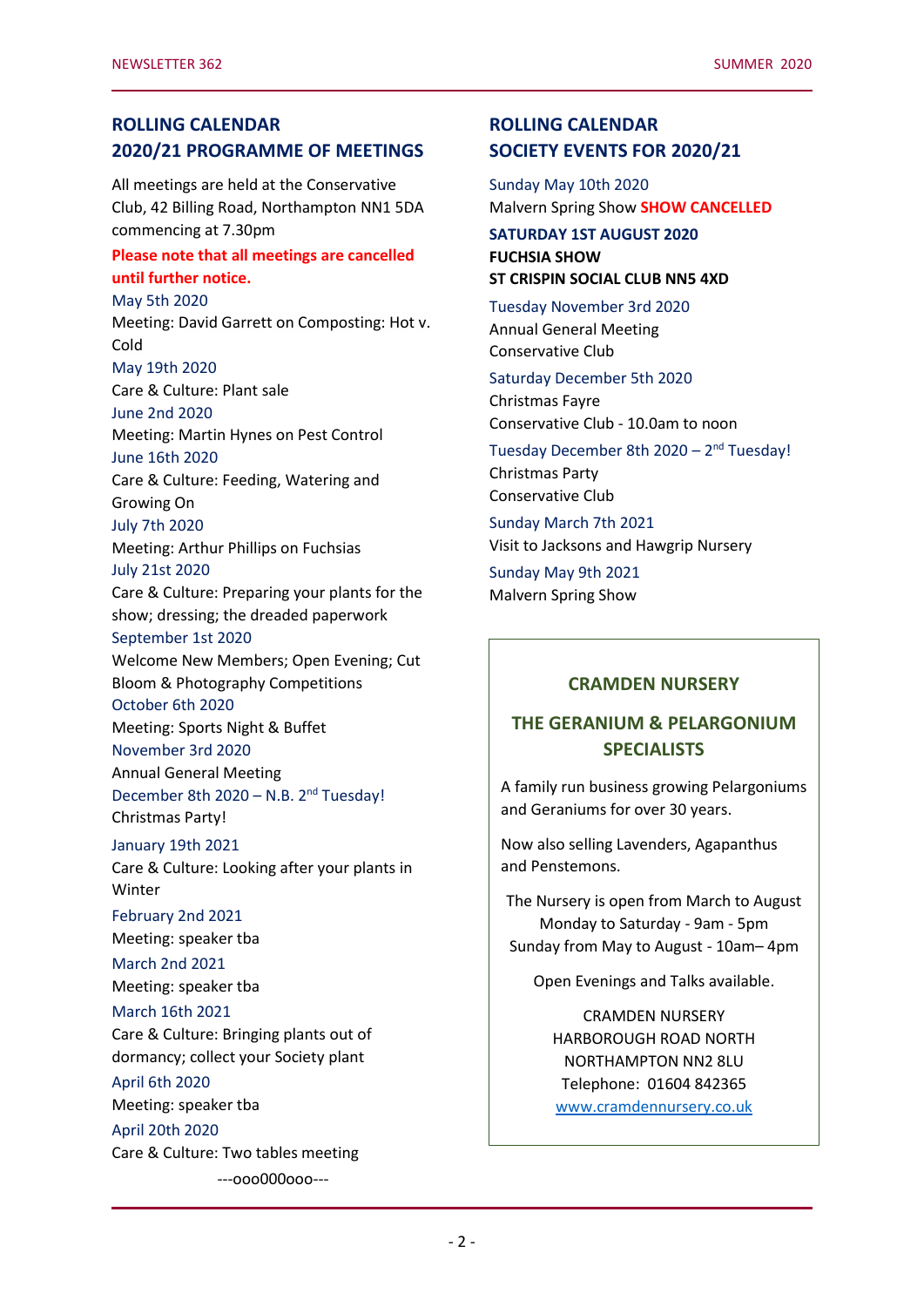## **ADRIAN PERKINS – GHOST DETECTIVE Meeting - 4 th February 2020**

Our first speakers of 2020 were Adrian Perkins, the author of the Ghost Detective books, with his friend Lewis Dellar, a parapsychologist.

Adrian's interest in ghosts began when he was six years old and had his first ghostly experience seeing an unexplained six-foot shape in his bedroom, which sat on his bed and left an imprint on the bed after it disappeared.

He explained that ghosts are a recording of a person. The shape will deteriorate after a time but sound and smell will be the last thing to go, hence still being able to hear/smell a presence after sightings have gone.

Spirits are more associated with religion and mysticism.

Adrian related some local ghost incidents:

At the Old Black Lion pub near Northampton station when new landlords arrive loud noises are heard in the cellar and kegs have been thrown around but, when they have been restacked, it happens again. When Adrian investigated he set up a tape recorder which picked up voices although the room was empty.

At the Green Dragon pub in Higham Ferrers there are numerous ghost stories and when local people were interviewed about their experiences they all fit events that have occurred historically.

Adrian's friend Lewis Dellar studies such stories scientifically and tries to provide logical explanations, as in the case of a woman in Kettering who reported furniture being moved in her house and food missing from her fridge while she was out. After many weeks of such happenings cameras were set up which eventually revealed a man dropping down from the loft hatch and doing the 'ghostly' deeds. He was the woman's aggrieved expartner who had a key to her next door neighbour's house.

It was a fascinating talk and, whether you are a believer or not, it was very thought provoking.

Dot Leeke

---ooo000ooo---

#### **RETURNING TROPHIES**

It is to be hoped that the current social distancing/self-isolating restrictions will be lifted in time for our Fuchsia Show to take place.

In expectation of that will those members lucky enough to have won a trophy last year please return it (or them if you won more than one!) to Peter Pettitt when restrictions allow.

If you wish to have your name engraved on the trophy, or trophies if you did very well, then please arrange this yourself if shops open in time. This will have to be at your own cost!

---ooo000ooo---

### **JACKSONS NURSERIES**

A good selection of young plants available from March to June.

Self-service greenhouse will be open from March 1st

Closed on Tuesdays

Send a large s.a.e. (2  $\times$  1<sup>st</sup> Class) for list of plants or see

[www.rhs.org.uk/Plants/Nursery-Plant-](file:///C:/Users/Peter/Documents/NDFS/www.rhs.org.uk/Plants/Nursery-Plant-List%3fid=600&name=Jackson)[List?id=600&name=Jackson%27s%20Nurseries](file:///C:/Users/Peter/Documents/NDFS/www.rhs.org.uk/Plants/Nursery-Plant-List%3fid=600&name=Jackson)

Selection of our own compost available (replacement for Humber)

A range of other composts and Vitafeeds are also available

Clifton Campville, near Tamworth Staffs B79 0AP 01827 373307

3 miles from Junction 11 M42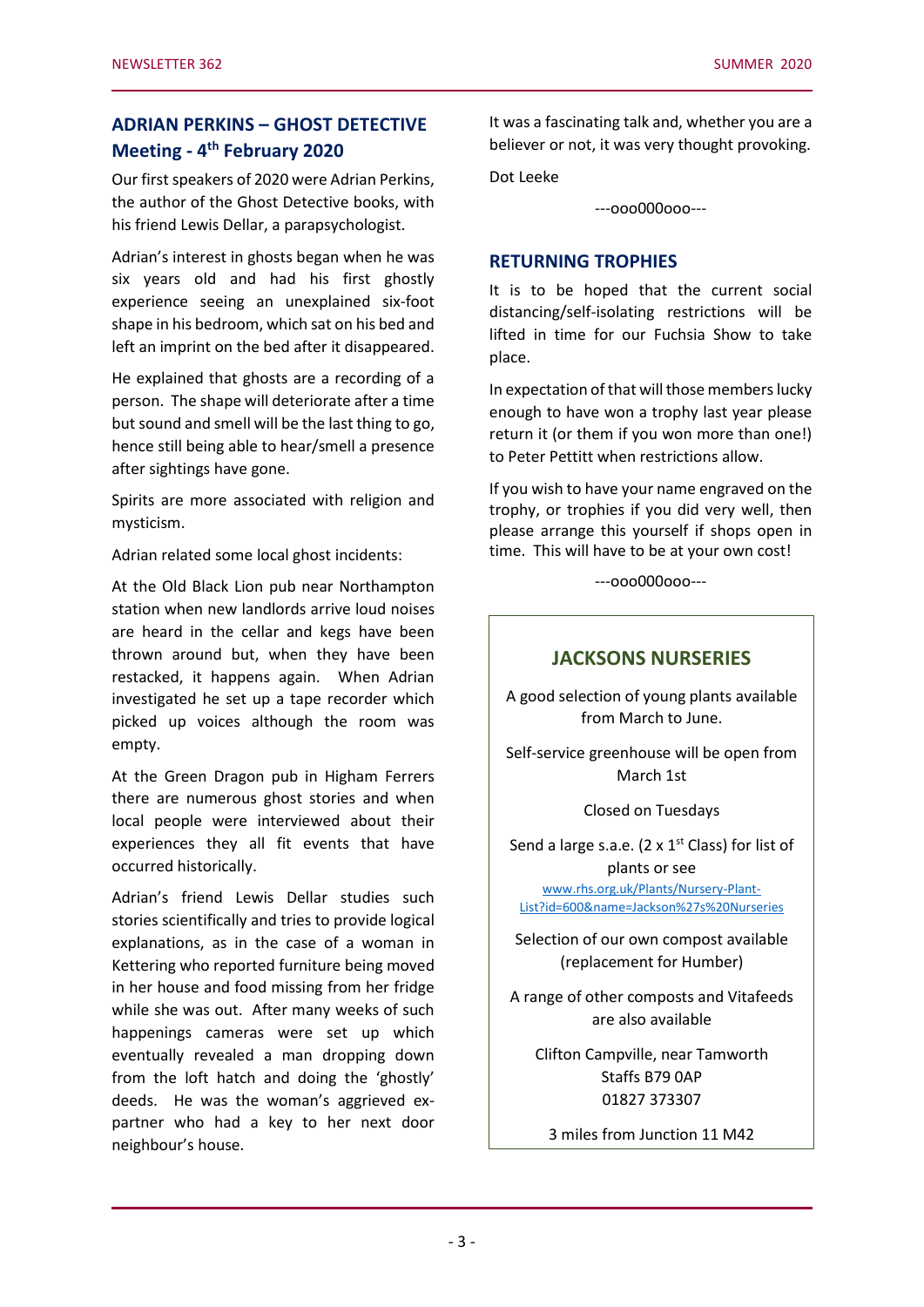#### **TONY LOADER**

It is with sadness we have to report that Tony Loader passed away peacefully in Angela Grace Care Home on 17<sup>th</sup> December, 2019 aged 85.

He, with his wife Val, had been active Society members for many years and they were in charge of producing the name tickets at the show where he won the novelty class in 1997.

He was an active sea scout and, before retirement was a plumber. He was also an accomplished organ player and taught some of our members to play.

Tony was cremated at Nene Valley Crematorium on the 13<sup>th</sup> January, 2020.

---ooo000ooo---

#### **HUGH LEMMON OBE**

Again with sadness we have to report that Hugh Lemon OBE died on 10<sup>th</sup> January, 2020 at Cransley Hospice, Kettering after a short illness aged 91.

Hugh was a great chap with a vast knowledge of growing the fuchsia. He was also a very keen photographer.

He was a member of the Northampton and District Fuchsia Society for many years and regularly won prizes at our annual shows. Hugh also won our photographic competition several times.

His late wife, Kath, made the huge Fuchsia Society banner that we have at the show.

Hugh was employed by the Foreign Office and spent many years abroad in India and Singapore.

Upon his retirement Hugh was awarded the OBE.

His funeral was held at the Counties Crematorium on 7<sup>th</sup> February, 2020.

---ooo000ooo---

## **GROWING YOUR FUCHSIAS May through to August**

#### **May – June**

**Early May** and your plants should now be growing strongly. Check your plants' root systems regularly and do not let them get potbound as this can result in premature budding. Pot up to the next size pot as soon as the roots begin to circle the bottom of the root ball. This is especially important if you are growing your plant as a standard.

Your plants are growing strongly so they must be fed regularly. A high nitrogen or a balanced feed should be given at almost every watering. Follow the instructions on the packet and do not overfeed as this can result in soft elongated laterals.

The correct watering of your plants is very important; too much water will kill a plant quicker than not enough. An over-watered plant can give the same appearance as a plant that is suffering from being under-watered so do not just add water to everything. Pick your plants up; experience with the weight of the plant will soon tell you what action is necessary.

Picking your plants up should be a regular occurrence, not only to check for watering but also to inspect for botrytis, greenfly, whitefly and red spider mites. Early detection of a problem is always beneficial. Treat any problems as appropriate; whitefly is usually a finger and thumb job but greenfly and red spider may need a spray treatment. Keeping the humidity levels on the high side in your greenhouse will also deter red spider.

Shading of your greenhouse is now very important. Temperatures can rise very quickly with just a few minutes' sun. Coolglass is an excellent liquid shading which can be applied with brush or sprayer; green shade netting is also very effective. All vents should be opened at every opportunity.

**June** is the best month for planting out your hardy fuchsias; prepare the soil well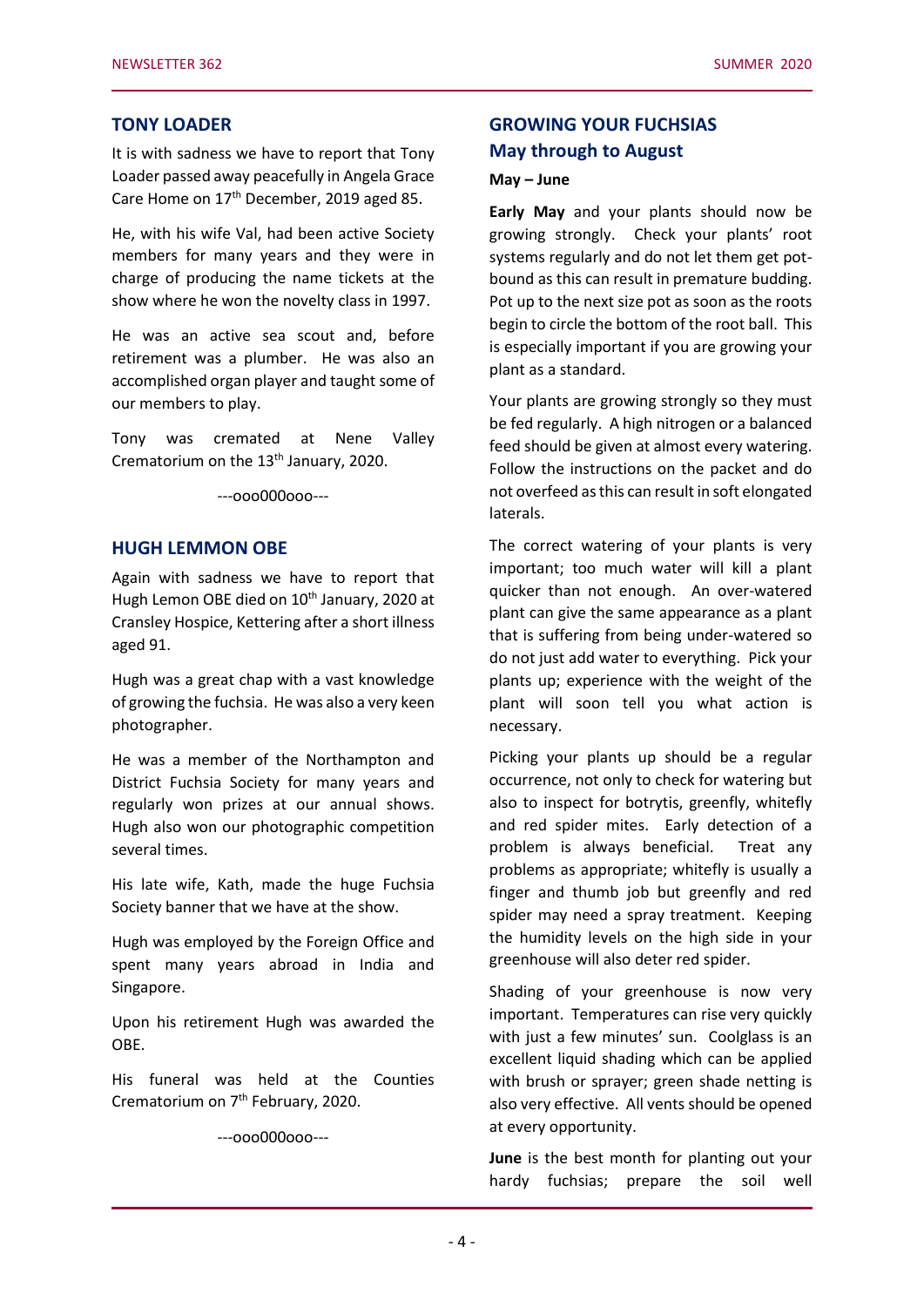incorporating plenty of well-rotted garden compost or similar material. To plant your fuchsia make a saucer shaped depression in the ground about 18 inches in diameter and 4 inches deep; your plant which should be wellgrown, possibly in a 4 or 5 inch pot, is planted in the centre of the depression. The top of the root ball should finish up level with the bottom of the depression. Adding some blood, fish and bone fertiliser at this time would be highly beneficial. The plant is then watered in. Allow the depression to fill in naturally over the rest of the season; this will result in the root ball being some 4 inches deep and well established giving it good protection from winter frosts.

If you are going to show any of your plants this year keep an eye on the stopping dates; the backwards calendar issued with the last newsletter will give you the timing.

#### **July – August**

With the exception of plants being grown on the biennial system and those being grown for the later shows all stopping and potting on should now be just about complete. But our plants still need plenty of attention with watering, feeding and regular inspections for attacks from greenfly, whitefly and the dreaded red spider mite. Act immediately if a problem is found as any attack can quickly spread to the rest of your plants.

Be careful with watering. Pick the plant up and, if necessary, take it out of the pot to check the moisture level. Feeding should still be carried out at each watering but only at quarter strength. You could now be using Chempak 3 or Chempak Fuchsia Feed.

Always be cleaning your plants, removing any dead leaves and old flowers and generally keeping your plants looking tidy. Try and get them out in the open air if possible; they will really benefit from it.

Any hardies planted out last month should be kept well-watered and a balanced feed applied every 2-3 weeks. It is essential to keep them growing well so that they form a good root system to help them survive any hard frosts that we may have over winter. Give them an occasional insecticide spray to prevent damage from thrips and capsid bugs.

Hardies planted in the garden do not require stopping. A good hardy is self-branching and will produce plenty of laterals and, of course, lots of flowers through the summer and well into the autumn.

Good Growing and Showing.

---ooo000ooo---

**Have you visited your Fuchsia Society's website?**

[www.ndfs.btck.co.uk](http://www.ndfs.btck.co.uk/)

The website will show updates as and when it is decided to hold any further meetings.

---ooo000ooo---

#### **TOP TEN FUCHSIAS - 2001 to 2018**

From Fuchsia News Winter 2020 Carol Gubler writes:

'I have recently been contacted by Phil Hunt of Northampton Fuchsia Society with the following:

"I was very interested in your top 10 fuchsias annual lists in the BFS Journal and thought I would combine them for my own interest. I gave 10 points for a first in any year and then down to 1 for 10th place.

I found it interesting that the Doubles figured so highly."

Thanks Phil for doing this for  $us - it$  is fascinating – it really does help emphasise the changing trends in the fuchsias that are shown! Fuchsias that aren't shown so much now such as Shelford and Sophie Louise show their popularity in the past. Others that I thought had been shown so much over the years such as Twinny and Elma were evidently more of a one-year wonder!'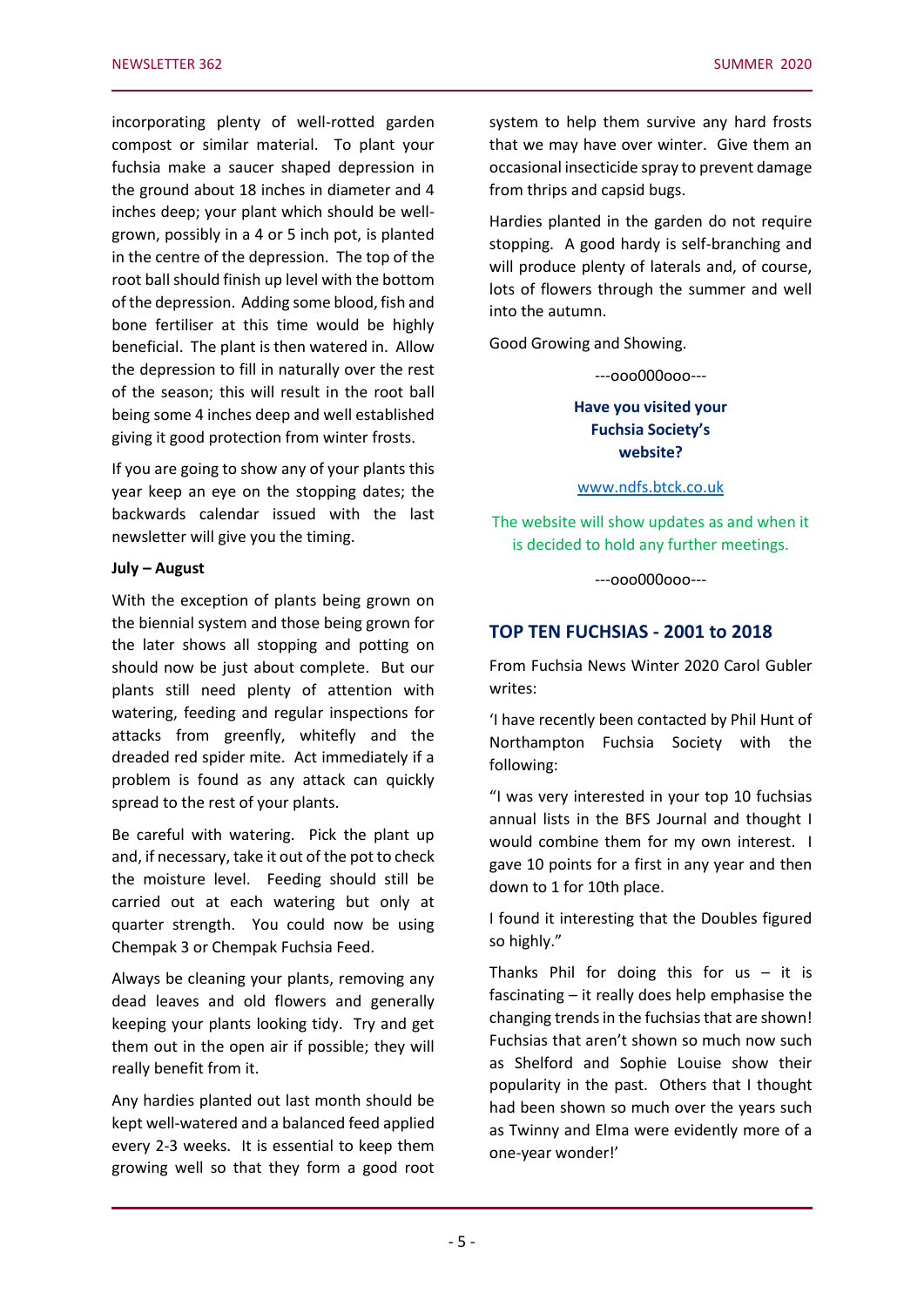|                | <b>Most Appearances</b> |    | Most Points ( $1^{st}$ = 10, $10^{th}$ = 1) |
|----------------|-------------------------|----|---------------------------------------------|
| $\mathbf{1}$   | <b>Lillian Annetts</b>  | 1  | <b>Lillian Annetts</b>                      |
| $\overline{2}$ | Brookwood Belle         | 2  | London 2000                                 |
| 3              | London 2000             | 3  | Shelford                                    |
| 4              | Wigan Peer              | 4  | <b>Wigan Peer</b>                           |
| 5              | Shelford                | 5  | <b>Border Raider</b>                        |
| 6              | Alison Patricia         | 6  | Brookwood Belle                             |
| 7              | <b>Border Raider</b>    | 7  | Alison Patricia                             |
| 8              | Sophie Louise           | 8  | Rose Fantasia                               |
| 9              | Rose Fantasia           | 9  | Sophie Louise                               |
| 10             | Ernie                   | 10 | Lynne Patricia                              |
| 11             | Lynne Patricia          | 11 | Ernie                                       |
| 12             | Pink Fantasia           | 12 | Lyndon                                      |
| 13             | Katrina Thompsen        | 13 | Anne Reid                                   |
| 14             | Lyndon                  | 14 | Katrina Thompsen                            |
| 15             | I'm in Charge           | 15 | I'm in Charge                               |
| 16             | June Marie Shaw         | 16 | Walz Jubelteen                              |
| 17             | Walz Jubelteen          | 17 | Shatzy B                                    |
| 18             | Angela King             | 18 | Pink Fantasia                               |
| 19             | Anne Reid               | 19 | Toby S                                      |
| 20             | Boogie Woogie           | 20 | Angela King                                 |
| 21             | Kobold                  | 21 | June Marie Shaw                             |
| 22             | Loves Reward            | 22 | Paula Jane                                  |
| 23             | Shatzy B                | 23 | Elma                                        |
| 24             | Toby S                  | 24 | Twinny                                      |
| 25             | Ashville                | 25 | Kobold                                      |
| 26             | Barbara Windsor         | 26 | Loves Reward                                |
| 27             | Elma                    | 27 | Maria Landy                                 |
| 28             | Maria Landy             | 28 | Boogie Woogie                               |
| 29             | <b>Nellie Nuttall</b>   | 29 | Ashville                                    |
| 30             | Paula Jane              | 30 | Barbara Windsor                             |
| 31             | Twinny                  | 31 | <b>Nellie Nuttall</b>                       |

Strangely, and quite separately, I had the same idea as you Phil and had done the same exercise – I just never thought of submitting the results to Fuchsia News. Pleasingly we did achieve identical results. The Editor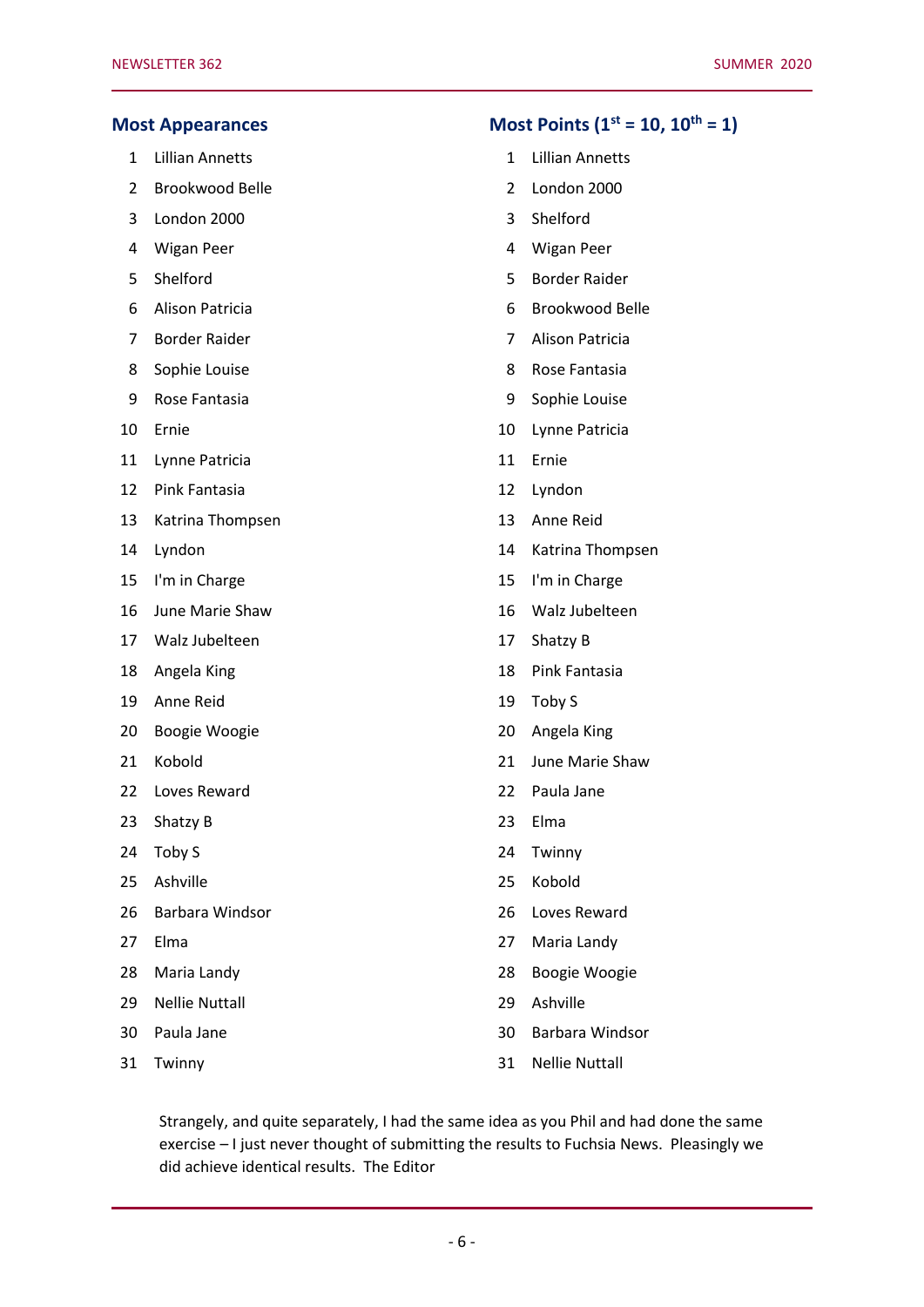## **THE AIR AMBULANCE SERVICE Meeting – 3 rd March 2020**

Our speakers were Pam and Chris Larsen who told us all about the fine work of the Air Ambulance Service which is entirely supported by public and corporate donations.

The East Midlands service covers Derbyshire, Leicestershire, Warwickshire, Rutland and Northamptonshire, covering 3,850 square miles including the M1, M6, M69 and M42 motorways, and 4 million people.

There is an average response time of 13 minutes and they attend an average of 6 missions per day. The helicopters fly lower than any commercial aircraft and take precedence over commercial aircraft too, except those carrying royalty.

They are crewed by a pilot and paramedics who are all trained in navigation. Paramedics do 2 years NHS work before flying and usually do  $6 - 12$  month contracts. They carry OB equipment, breathing apparatus, injury supports and defibrillators; each kit bag weighs 17kg.

Of the incidents attended 42% are road traffic accidents, 14% sport, 10% falls, 22% medical, 3% industrial and 9% other.

There is also a children's air ambulance service which provides support for critically ill children taking them to specialist paediatric centres or taking teams and equipment to hospitals if the patient is too ill to travel.

This was a very interesting talk about a most worthwhile cause.

Many thanks to Pam & Chris.

We raised an additional £38 in the bucket collection. Thank you to all who contributed.

Dot Leeke

---ooo000ooo---

## **ANNOUNCEMENT - SPORTS NIGHT Meeting – 6 th October 2020**

Dear Members,

Just to let you know about our change of plans for the October  $6<sup>th</sup>$  meeting.

The committee decided that, because of us not holding a BBQ night on the Friday after the show, we would instead hold a Sports Night at the Conservative Club on  $6<sup>th</sup>$  October. This replaces our usual main meeting.

We have arranged with Debbie at the Conservative Club to have the Skittles table in the Churchill room and together with that, the Darts and hopefully a card table or two along with a buffet – it should be a good night.

I would appreciate it if you can let me know if you would like to attend. I know that in this uncertain time we cannot take anything for granted but nearer the time we will need to have some idea so that we do not order too much buffet food that will not be eaten.

Keep well and safe and hope to see you all at the meetings when they resume.

Kindest wishes,

Marilyn Secretary/Social Secretary

---ooo000ooo---

## **SHOWING YOUR FUCHSIAS Saturday 1 st August 2020**

Members are urged to make every effort to enter as many plants as they possibly can into our Fuchsia Show on Saturday 1<sup>st</sup> August.

'If in doubt bring it along' – it will look better on the show bench with all the other fuchsias than it does on its own at home.

Your Society Needs You!

#### Filling out the entry form

Fill out the entry form ensuring that you keep a copy for yourself. At this time making up a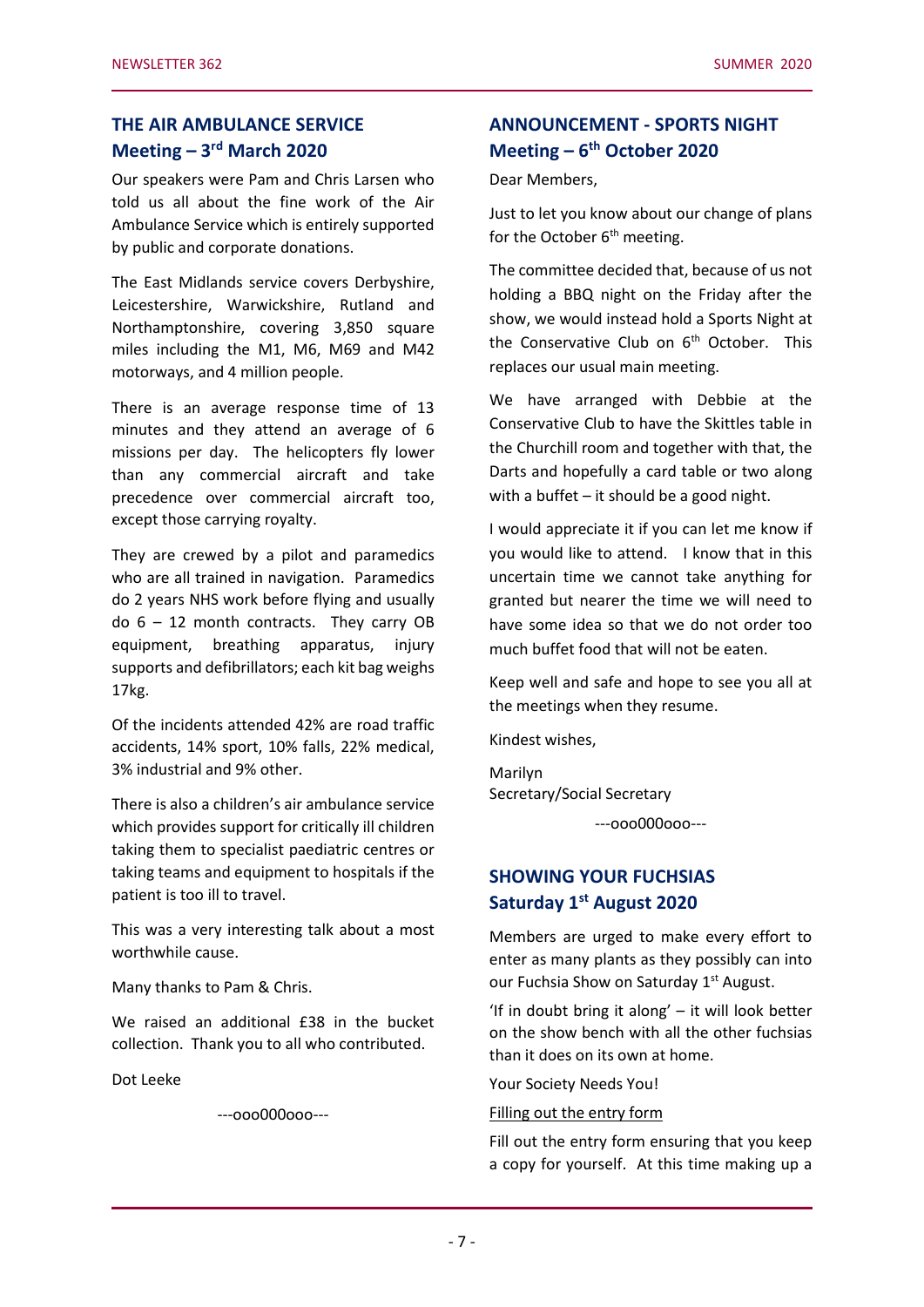list of your plant cultivar names would be very helpful. Forward your entry form to me, Bob Malin, by one of the methods indicated on the entry form, usually by post or, if you have a scanner, by email. Your entry should arrive by Wednesday 29<sup>th</sup> July. Late entries will be accepted only if there is space available.

#### Transporting your plants to the show

With just a relatively short journey involved I find pot plants are very stable using the appropriate plastic tray. Another practical method is to use shallow cardboard boxes with holes cut to the size of the pot. Hanging pots, baskets, half-baskets and standards all present different problems.

#### Times for staging of entries

Staging of entries can take place on Friday 31st July from 1.30pm to 8pm and on Saturday  $1<sup>st</sup>$ August from 7.00am to 8.30am.

#### Arrival at the venue

Leave your plants in your car and have a walk around the room to see where your entries will be staged.

Collect your entry cards from the Admin table and hand a list of your plant cultivar names to Marilyn Daniels.

Bring your plants in and place them on one of the preparation tables. Dress the plants, removing any yellow leaves, faded flowers and seed pods. Ensure the plants are in clean brown standard pots. The exception is hanging pots as it is very difficult to obtain them in brown.

#### Staging the entries

To position your plant on the show table, use one of the empty saucers provided. Do NOT move other people's entries. If you have a problem staging your plant, ask the Show Secretary or the Assistant Show Secretary for assistance.

Place your entry card next to your plant with your name on the underside. Collect labels of the plant cultivar names from Marilyn Daniels and place them by the appropriate entry. These are not required for the Society plant.

Check that your plants have been watered.

To give your entry the best chance position the plant showing its best features to the front. Lift plants that have laterals touching the table with an upturned pot, plastic-coated wire or string.

#### Useful equipment to take with you

Small watering can; spare clean pots and saucers; twine, wire, split canes; labels and marker pen; cleaning cloths; mist sprayer.

#### Judging the exhibits

Judging of the exhibits will start on Saturday at 9am with BFS Judge Alan Solomon assisted by our Society stewards.

#### The Show Opens!

Doors to the show will be open for members and the public from 11am.

#### Presentation of Trophies

The presentation of trophies and awards will take place at 4pm on the Saturday. Would all members please try to be in attendance for the presentations.

#### End of Show

The Show will end at 5pm. Please do NOT lift your entries before then. Once the Show is declared closed and the members have had a chance to remove their entries the Show will be dismantled.

Please let us make it a great Show and give it as much publicity as you possibly can. So please spread the word and help to keep our Show tradition great!

Thank you.

Bob Malin

---ooo000ooo---

**Have you visited your Fuchsia Society's website?**

#### [www.ndfs.btck.co.uk](http://www.ndfs.btck.co.uk/)

The Show Schedule, Entry Form and Backwards Calendar are available to view and download.

---ooo000ooo---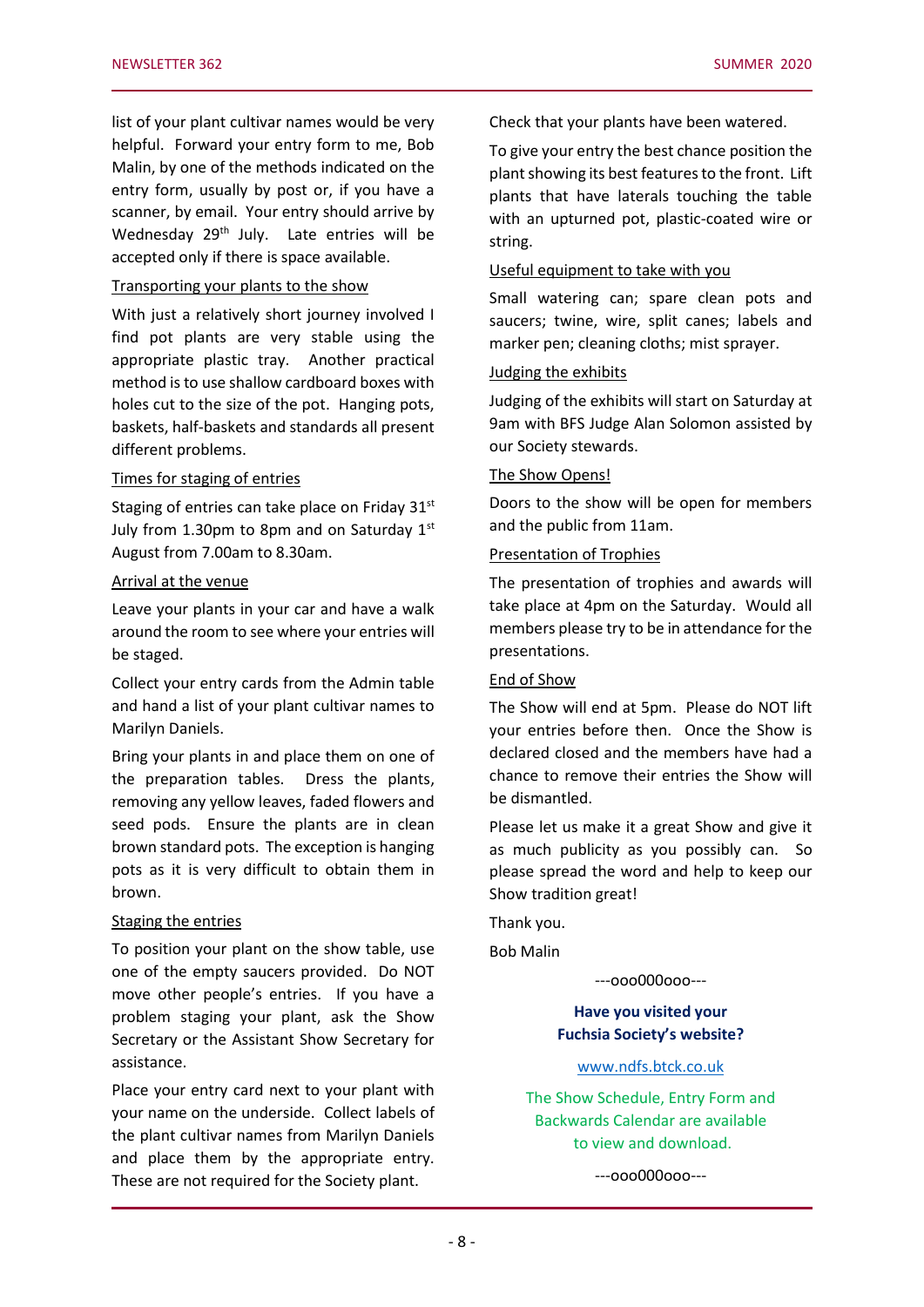#### **WHERE IT ALL STARTED**

This article, provided by Clive and Tracey Gould, is taken from The Fuchsia Annual 1968, its  $30<sup>th</sup>$  year of publication, and was originally written by Leo Boullemier, Chairman of the Northampton and District Fuchsia Group. It was entitled:

#### **Northampton 'does something about it'**

At the request of many local fuchsia growers in the Northampton area for the formation of a Society to cater for their needs, BFS committee member, L B Boullemier, arranged an informal meeting on October 19<sup>th</sup> with the view of forming a group.

From the 95 invitations sent out 40 accepted, 24 were interested, could not attend but wished to be advised of further activities, and only two indicated no interest. Although 40 accepted, the room at the 'Racehorse Inn' *(on Abington Square, though now called The Black Prince? – Ed.)* was hardly large enough for the enthusiastic gathering of between 50 and 60 people and in a very short time the NORTHAMPTON AND DISTRICT FUCHSIA GROUP was electing its first officers:-

#### *Chairman:* L B Boullemier

#### *Secretary and Treasurer:* H R Hodge

with a committee of six. Secretary/Treasurer Hodge was soon installed at a table and busily engaged in collecting the first subscription of 7/6d (37½p).

The majority of members were from Northampton although Wellingborough, Kettering, Towcester and Brackley were well represented by keen growers, many of whom were already members of the BFS.

The first and foremost object of the Group is to TALK FUCHSIAS; other suggestions and aims being:-

- (1) To help and encourage all classes of growers, especially the beginner.
- (2) To discuss and cover all aspects of cultivation.
- (3) Regular Monthly Meetings.
- (4) Newsletters.
- (5) Lectures and talks both by national names and our own members.
- (6) Members panel for questions and answers.
- (7) To hold our own Annual Show.
- (8) Visits as a group to BFS Shows and Fuchsia Nurseries.

It will be noticed that attention was paid to Capt. Cash's request that the word GROUP be used instead of Society. A minute was passed at the meeting for the Group to be affiliated to the BFS.

To make the first evening interesting Mr Boullemier brought along some hundred blooms and organised a small competition by producing a board of 12 unnamed fuchsias and offering a free BFS subscription for 1968 for the first correct entry. Unfortunately, of the many entries made, no one was all correct; *Elizabeth* was the 'stumbling block' which was confused in many cases with *Mrs Rundle*.

A large specimen plant of *Gartenmeister Bonstedt* was purposely brought along without its label, all but one member stating without doubt it was *Thalia*. I remember having a long discussion at the London Show with BFS Secretary, W G Sharpe and Tom Thorne over this very subject, it being very difficult to tell them apart.

Having the meeting at an 'Inn' seems to prove very popular by the way members made use of the 'refreshment bar' during the interval. The first and very successful meeting was concluded by the new Chairman showing some of his own slides dealing with various exhibits at shows, specimen blooms and propagation, but not too many, 'these are just to whet your appetite'. It was unanimously agreed we should hold our first full meeting in November.

This is Northampton's answer to Capt. Cash's 'DO SOMETHING ABOUT IT'.

---ooo000ooo---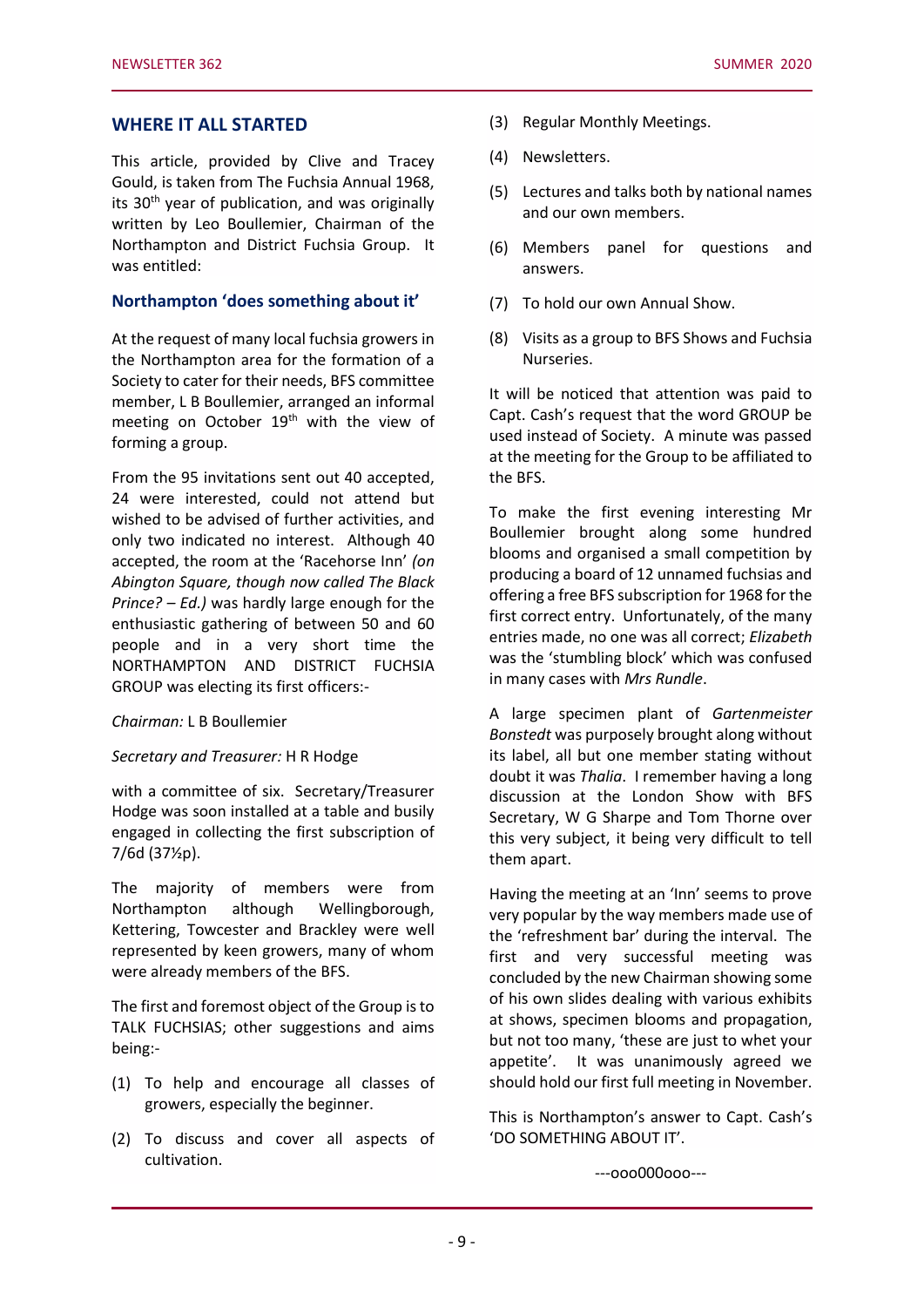## **PHOTOGRAPHIC COMPETITION Meeting – 1 st September 2020**

In September each year the Society holds its annual photographic competition. We wish to encourage members to enter photos in the classes in which they will be judged. The competition is intended as fun, so here are a few hints from the judges.

#### Taking photos

Now is the time to start taking your photos and even improve your technique.

Firstly, get to know your camera and its controls. Maybe look at the guidance leaflet that came with the camera. If you wish to use the controls set at 'auto' that is fine but you will take better photos if you try the other controls. We do not expect members to have the latest or most expensive cameras as all models of digital cameras can take terrific shots. It is the photographer that composes the photo, not the camera with lots of features.

For practice, take lots of photos of anything - it need not be a fuchsia at this stage - as we just want you to follow our guidelines. Take shots from slightly different positions, move nearer or further away and try the zoom control. Avoid distractions in your photos like bright colours, windows or door frames, posters, etc., that are not needed in the photo. Now look on the camera's screen and see the difference this makes. Delete the shots you do not want, this could be most of those you have taken, but it shows you are improving. Only keep your best photos.

Now try photographing plants, using the guidance notes above, and see how much better your shots have become. To help you there are always books and magazines on photography in charity shops and elsewhere. During the Society meetings look more closely at slide shows to see how photos have been composed.

#### Printing photos

Photographs can be in either portrait or landscape format, with or without a border. The photo should be well exposed, in focus, not cluttered by other material but with the subject taking up most of the available space. To make it 'look right' the subject does not need to be in the centre of the photograph as it may include a group of flowers.

If you have your own printer, use the paper size advised, 7" x 5". Photo paper need not be expensive; why not buy at a Pound shop, Aldi, or Lidl? You will be surprised how good your photos can look. If you wish, use the 'compatible' ink cartridges specified for your printer to avoid paying for the more expensive branded inks but read the guidance notes for your printer.

If you prefer to use commercial printing, such as at Boots, etc., they will be printed on first class photo paper but check that they offer the size of paper that you need.

#### Selecting photos for the competition

Having a selection of photos gives the opportunity to show your best shots. Again, see the first paragraph under 'Printing photos' above for hints and be certain your photos meet the requirements specified in the rules below. Enter your name and class number on the back of the photo. If you wish you may write the details on a sticky label that can later be removed. Hand your photos to the judges before the start of the meeting. Entry is free to members.

#### How the judges 'judge'

It makes our job more interesting if there is a good selection of photos to be judged and the modern digital camera makes it easy for everyone to have a go.

Although judging is largely subjective, we apply the guidance notes shown above to each photo. Is the photo in the right class, is it well exposed, is it in focus, clear of clutter, the minimum of distraction, does it use most of the space in the photo, and is it generally 'looking right'.

You are not limited to entering just one photo, or just one class and we do not expect 'perfect' photographs that would only appear in photography magazines. At the NDFS meeting,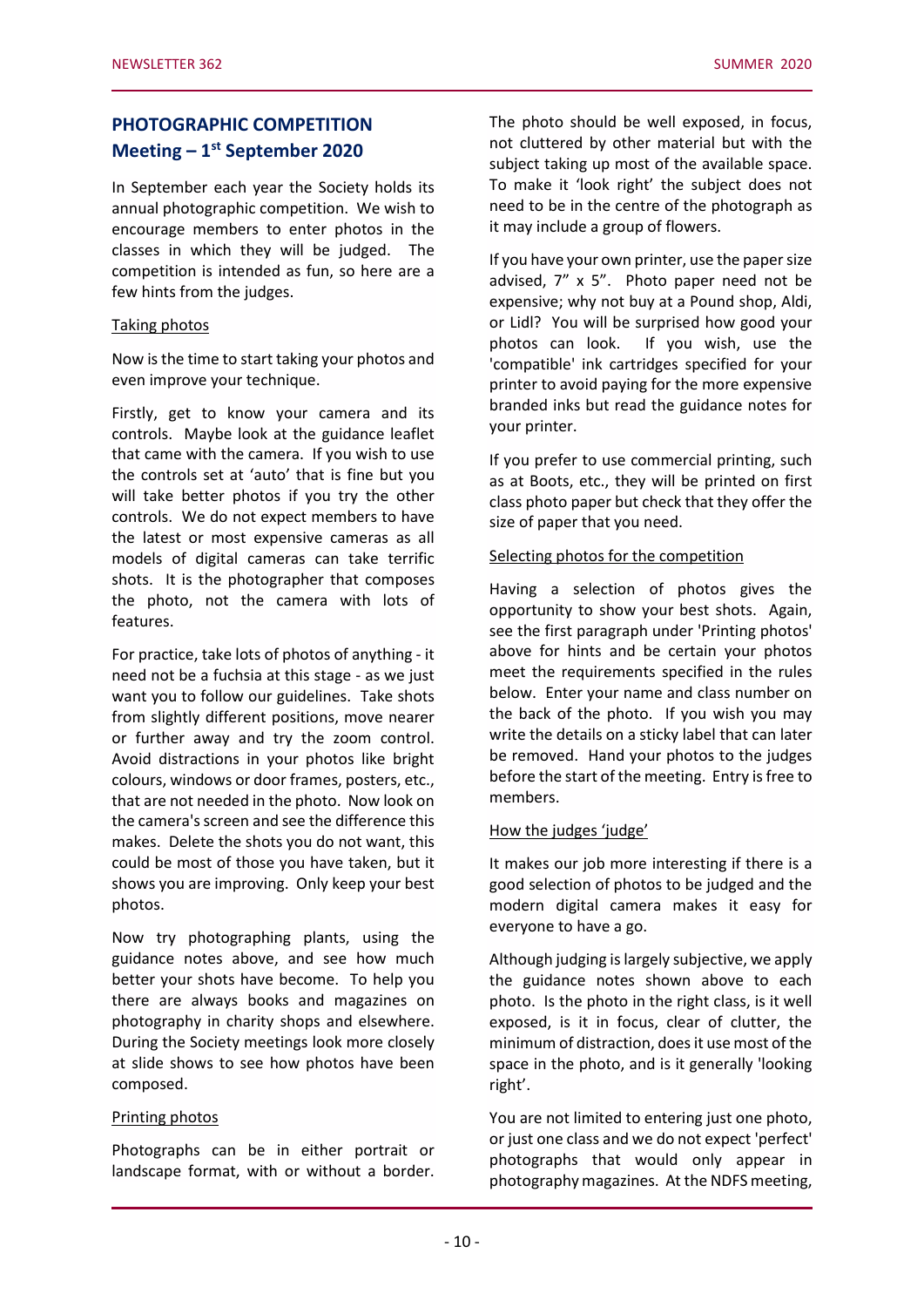once the winners have been declared, we will both be available should you wish to discuss the techniques in any photos. Even if you do not win this time around, it is still a valuable experience to enjoy taking photographs.

And finally ...

Good Luck!

The Judges

---ooo000ooo---

## **PHOTOGRAPHIC COMPETITION THE RULES**

- 1. You may enter up to three photographs in each class.
- 2. Enter your name and the class number on the back of each photograph.
- 3. Maximum size of your photograph to be 7" x 5" unmounted.
- 4. Fuchsias to be correctly named where possible.
- 5. Closing time for entries is 7.15pm on the night.
- 6. The Judges' decision is final.

---ooo000ooo---

## **PHOTOGRAPHIC COMPETITION THE CLASSES**

- Class 1 A close-up of Fuchsia flowers showing not more than THREE open blooms. Buds and foliage are permitted.
- Class 2 A branch of a Fuchsia plant showing a number of open blooms. Buds and foliage are permitted.
- Class 3 A well-grown Fuchsia plant in any type of container or display. Multi-pots are permitted.
- Class 4 Any floral display consisting of single or multiple plants of any type in containers or growing naturally.

**FROM FUCHSIA NEWS - WINTER 2020**

#### **From Arthur's (Phillips) Articles**

#### **The Colour Fuchsia**

While musing on what to write, my sister-inlaw suggested I should look at why and where the colour *Fuchsia* originated. So, after a little research:

In 1856 aniline dies were first used to colour fabrics, and the first colour was mauve, but mauve faded in sun light so more research was carried out and the colour now known as fuchsia was born, although there are many differing shades based on the base colour.

Wikipedia says that the colour fuchsia is named after the flower of the fuchsia plant. I cannot think of any fuchsia that has blooms of that particular colour; some may have partial *Fuchsia* colour in the bloom, but I cannot think of a bloom that is total *Fuchsia.*

*The closest I can think of is Display but does anyone have any other thoughts?*

#### **Bud Selection:**

You need to be fairly brave to do this. It means looking at your fuchsia plant and working out which buds are all of about the same size. Then removing everything that is larger including any open blooms. The buds then left on the plant *should* all open at the same time. If you are intending to exhibit the plant this should be carried out approximately two weeks prior to the show.

A little tip I have tried with some success is to water the fuchsia well in that intervening twoweek period, this I have found that this helps to swell the buds giving larger blooms. If the blooms show a reluctance to open, withdraw All water a couple of days before the show, letting the plant almost wilt, you will find the buds are all starting to open, because the plant thinks it is going to die and wants to open to allow pollination. Restore the water and you *should* have a beautiful fuchsia in full bloom to put on the bench.

---ooo000ooo---

---ooo000ooo---